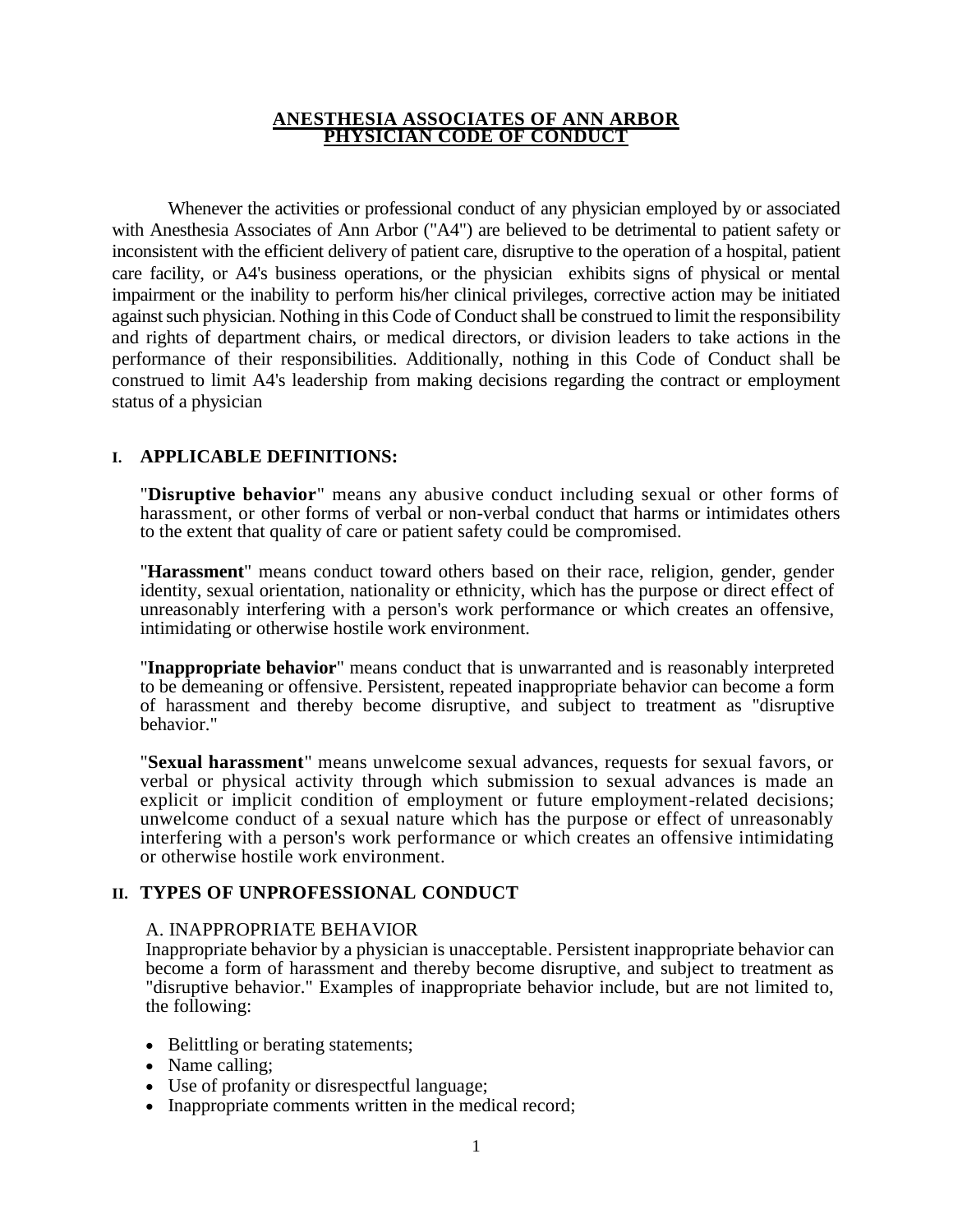- Blatant failure to respond to patient care needs or staff requests;
- Personal sarcasm or cynicism;
- Deliberate lack of cooperation without good cause;
- Deliberate refusal to return phone calls, pages, or other messages concerning patient care or safety;
- Intentionally condescending language;
- Intentionally degrading or demeaning comments regarding patients and their families; nurses, physicians, hospital personnel and/or a hospital; and
- Excessive tardiness or absenteeism.

### B. DISRUPTIVE BEHAVIOR

Disruptive behavior by physicians is strictly prohibited. Examples of disruptive behavior include, but are not limited to, the following:

- Physically threatening language directed at patients or their family members, other A4 employees, hospital personnel or other physicians ;
- Physical contact with another individual that is offensive, threatening or intimidating;
- Throwing instruments, charts or other things;
- Threats of violence or retribution;
- Sexual harassment:
- Other forms of harassment including, but not limited to, persistent inappropriate behavior;
- Inattention to patient care duties and responsibilities;
- Insubordination: and
- Repeated incidents of inappropriate behavior.

# **III. REQUEST FOR CORRECTIVE ACTION**

Any A4 physician, any employee of A4, or any other individual may request that corrective action *be* initiated against a physician for a violation of this Code of Conduct. A request for corrective action may be based upon a concern or complaint regarding inappropriate or disruptive behavior received from patients, their family members, hospital personnel, other physicians or A4 employees. Any such complaints or concerns should be reduced in writing if possible, and directed to Human Resources.

The A4 physician who is the subject of a request for corrective action complaint shall be provided notice of the request in a timely fashion, but in no case more than 30 days from the request for corrective action was received by Human Resources.

The A4 physician subject to the request will be notified that any attempt to confront, intimidate, or otherwise retaliate against the complainant or any witness is prohibited, constitutes a violation of this Code of Conduct and will result in corrective action.

Human Resources shall conduct an investigation as appropriate in the circumstances which may include interviewing the complainant, any witnesses and the A4 physician who is the subject of the complaint. The A4 physician shall be provided an opportunity to respond in writing to the complaint.

The Executive Committee and Human Resources will make a determination of the validity and seriousness of the request. The Executive Committee shall dismiss any unfounded request if it is not possible to confirm its authenticity or severity of the underlying complaint or concern and will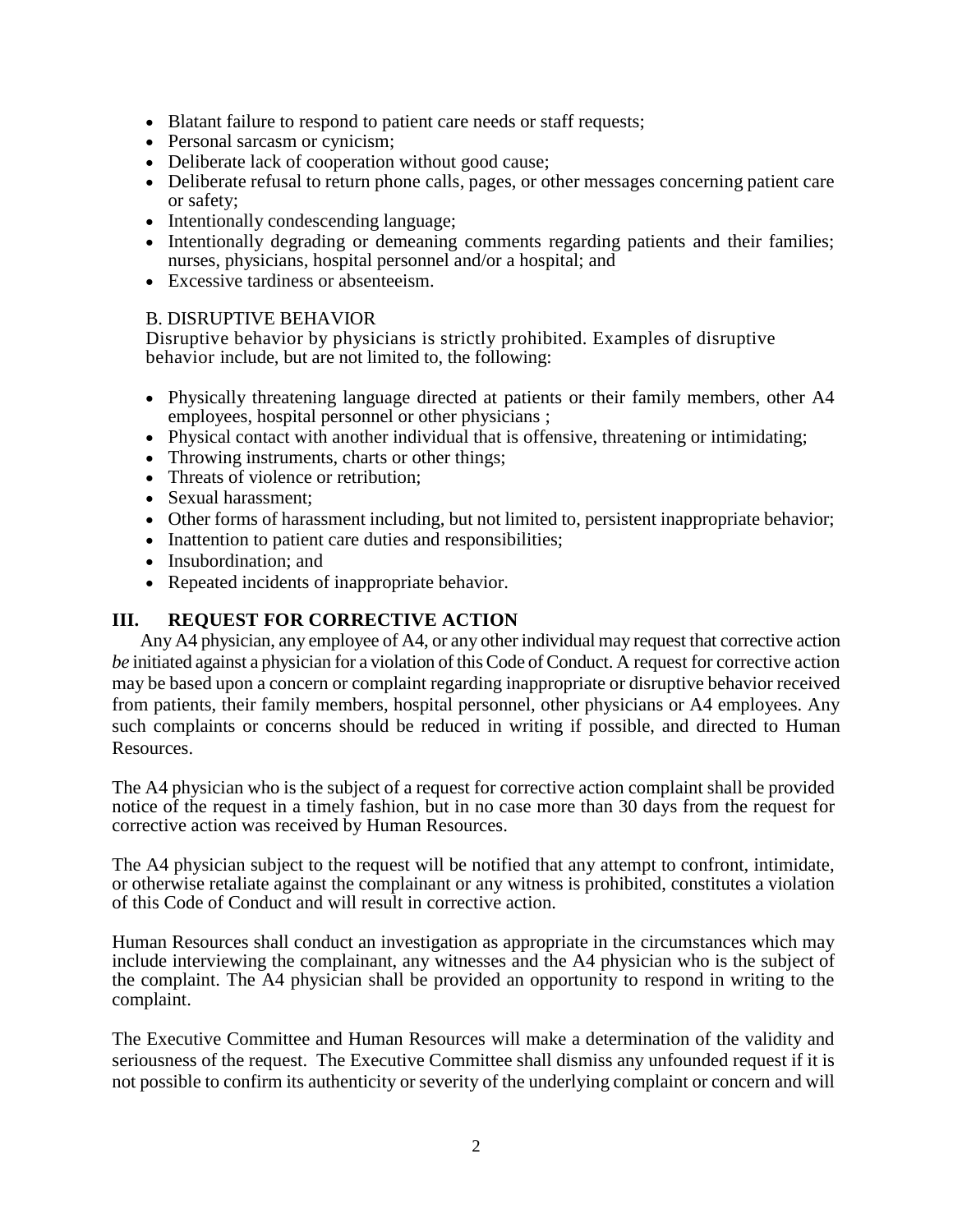notify both the person requesting corrective action and the physician who was the subject of the request, of the decision reached.

If the Executive Committee determines the request for corrective action is substantiated, the A4 physician who is the subject of the request will be informed of the Executive Committee's determination.

# **IV. AVAILABLE CORRECTIVE ACTION**

Corrective Action for a violation of this Code of Conduct may include, without limitation, any or all of the following:

(a) Institution of a probationary period or individual requirements of consultation, training or remediation;

- (b) Reassignment or transfer to a different worksite(s);
- (c) Suspension with or without the requirement that specific conditions be satisfied;
- (d) Written warning or reprimand;

(e) Imposition of a requirement that the physician undergo fitness for duty evaluation and/or treatment;

- (f) Termination of employment; or
- (g) Other actions appropriate to the facts which prompted the investigation.

# **V. SUMMARY SUSPENSION**

A summary suspension may be considered where the physician's disruptive behavior could interfere with the delivery of safe patient care, or poses a threat to others.

# **VI. GUIDELINES FOR PROGRESSIVE CORRECTIVE ACTION**

Generally corrective action taken against an A4 physician for engaging unprofessional conduct will generally be progressive in nature according to the steps set forth below. However, based upon the serious of the conduct and/or the perceived effectiveness of any corrective action, any or all of the steps in these guidelines may be skipped:

- 1. In the event of an initial incident of inappropriate behavior, the Medical Director/Chair of the Department of Anesthesia shall discuss the matter with the physician, and emphasize that the behavior is inappropriate and must cease. The physician may be required to take remedial measures to reflect an understanding that the behavior at issue was inappropriate and may include an apology and a written acknowledgment that the behavior will cease.
- 2. Further isolated incidents of inappropriate behavior that do not constitute persistent, repeated inappropriate behavior may be handled by probation, and